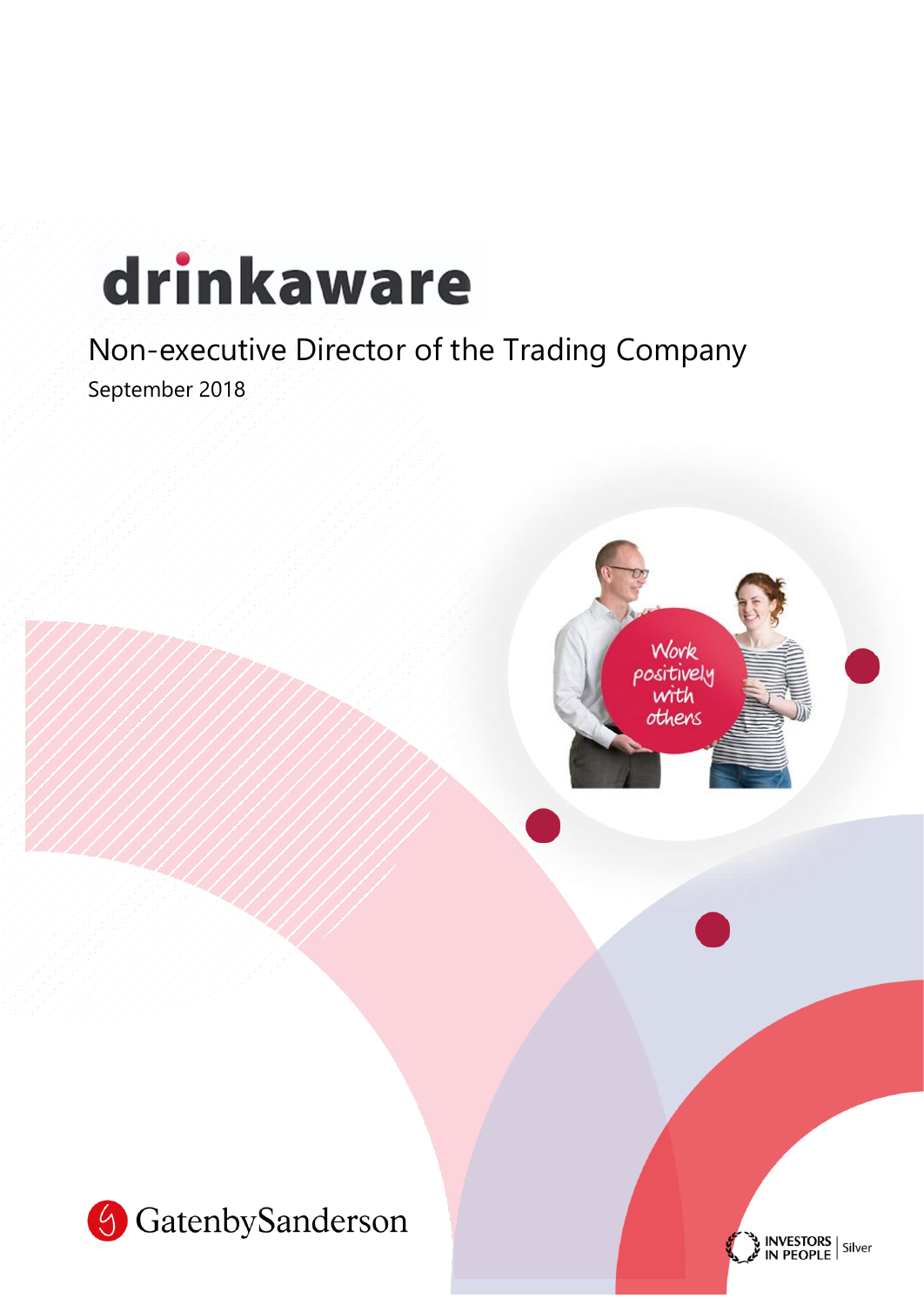



# Welcome

Dear Applicant,

Thank you for your interest in joining the Board of Drinkaware's new Trading Company.

Drinkaware is an independent alcohol education charity working with both the alcohol industry and public sector bodies to tackle and help reduce alcohol-related harm. Established over 10 years ago by Government and the UK alcohol industry, our main objective is to positively change public behaviour by helping people make better choices about their drinking. Taking an evidence-based approach we ensure our campaigns and interventions make a real difference to people and we evaluate our work to learn for the future and increase our reach and impact.

As Non-executive Director of our brand new Trading Company, you will also sit on our Marketing Advisory Group as a co-optee, influencing our marketing and commercial strategy. The Group's role is to advise the Drinkaware chief executive and senior leadership team members across a broad marketing and communications agenda and to act as a sounding board and supportive but critical friend. In particular, the Group will assist Drinkaware in making a shift away from being a passive provider of information to an organisation using deep consumer insights to drive behavioural change. To do this, we will use our formidable digital insights, innovations and brand to create commercial value for Drinkaware as well as deeper, more meaningful ways for consumers to engage with us.

We need an established marketeer with experience gained in the private health sector to take on this valuable non-executive role. You will share our passion for tackling and reducing the impact alcohol-related harm on peoples' lives, have relevant professional experience and expertise (as outlined in this pack) and must be able to work well with the Board and Executive to help us realise our ambitions for bringing about widespread change. If you believe you have the experience, skills and qualities we are looking for, then we very much look forward to hearing from you.

**Sir Leigh Lewis Chairman**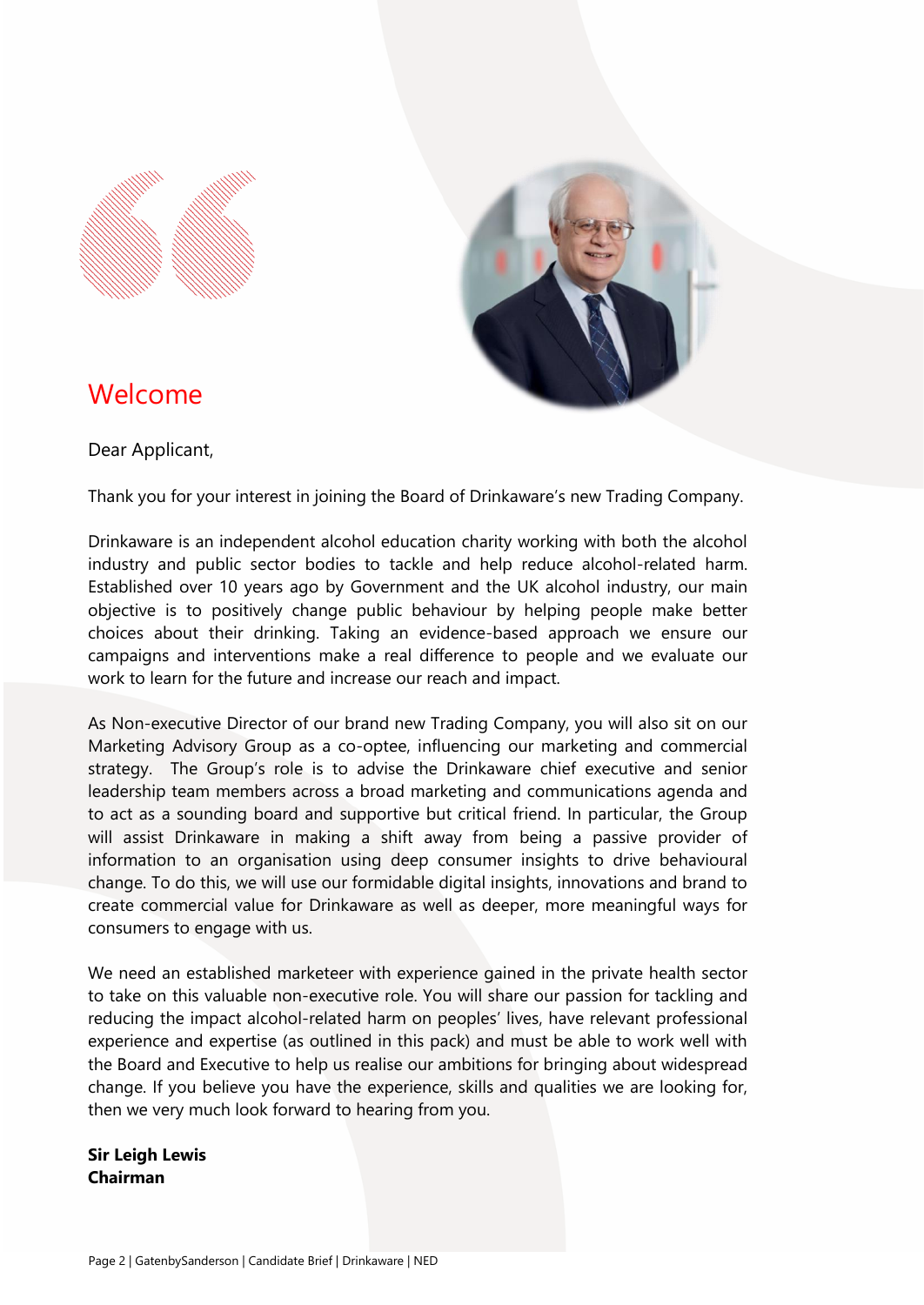# About Us

In 2007, Drinkaware was established by Government and the UK alcohol industry with a specific purpose: to positively change public behaviour and the national drinking culture, to help reduce alcohol misuse and minimise alcohol-related harm. Its strategic objectives were set out as:

- **EXED** increasing awareness of why and how to drink safely and responsibly; and of the impact of alcohol misuse on society and on the health and wellbeing of individuals, families and communities;
- improving attitudes towards personal responsibility; and
- to effect positive changes in behaviour related to alcohol consumption.

Considering the scope of the Trust, Drinkaware's governing documents make clear that, whilst the Trust will contribute to the process of public policy development via the provision of relevant evidence and insights, the Trust does not otherwise have a policy function.

Today, Drinkaware continues in that role as an independent UK-wide alcohol education charity, funded largely by voluntary and unrestricted donations from UK alcohol producers, retailers and supermarkets. The Trust is governed independently and works in partnership with others to help reduce alcohol-related harm by helping people make better choices about their drinking. We take an evidence-based approach to ensure our campaigns and interventions make a real difference to people. We evaluate our work to learn for the future and increase our reach and impact.

Our values provide a set of straightforward principles and practices that shape our behaviour and that we use to inform recruitment, in performance appraisal; and to guide our work in partnership with others. We are:

- driven to make a difference and look for ways to maximise our impact and to make information, advice and resources relevant and accessible;
- **EXECT** led by the evidence in that we are informed by experts, and make decisions supported by evidence and solely with the best interests of the general public in mind;
- **EXE** resourceful, in that we proactively seek to more effective ways of doing things; and we
- seek to work positively with others as evidenced by our growing number of partnerships and our recognition that what we are trying to do, in changing the UK's drinking habits, is complex, challenging, and can only be achieved with and through others.

Further information about Drinkaware can be found at https://about.drinkaware.co.uk/ Links to our annual report can be found here:

<https://www.drinkaware.co.uk/media/292923/6068-annual-report-spreads-v14.pdf> and our 2017 Impact Report [https://www.drinkaware.co.uk/media/292918/drinkaware](https://www.drinkaware.co.uk/media/292918/drinkaware-impact-report-2017.pdf)[impact-report-2017.pdf](https://www.drinkaware.co.uk/media/292918/drinkaware-impact-report-2017.pdf)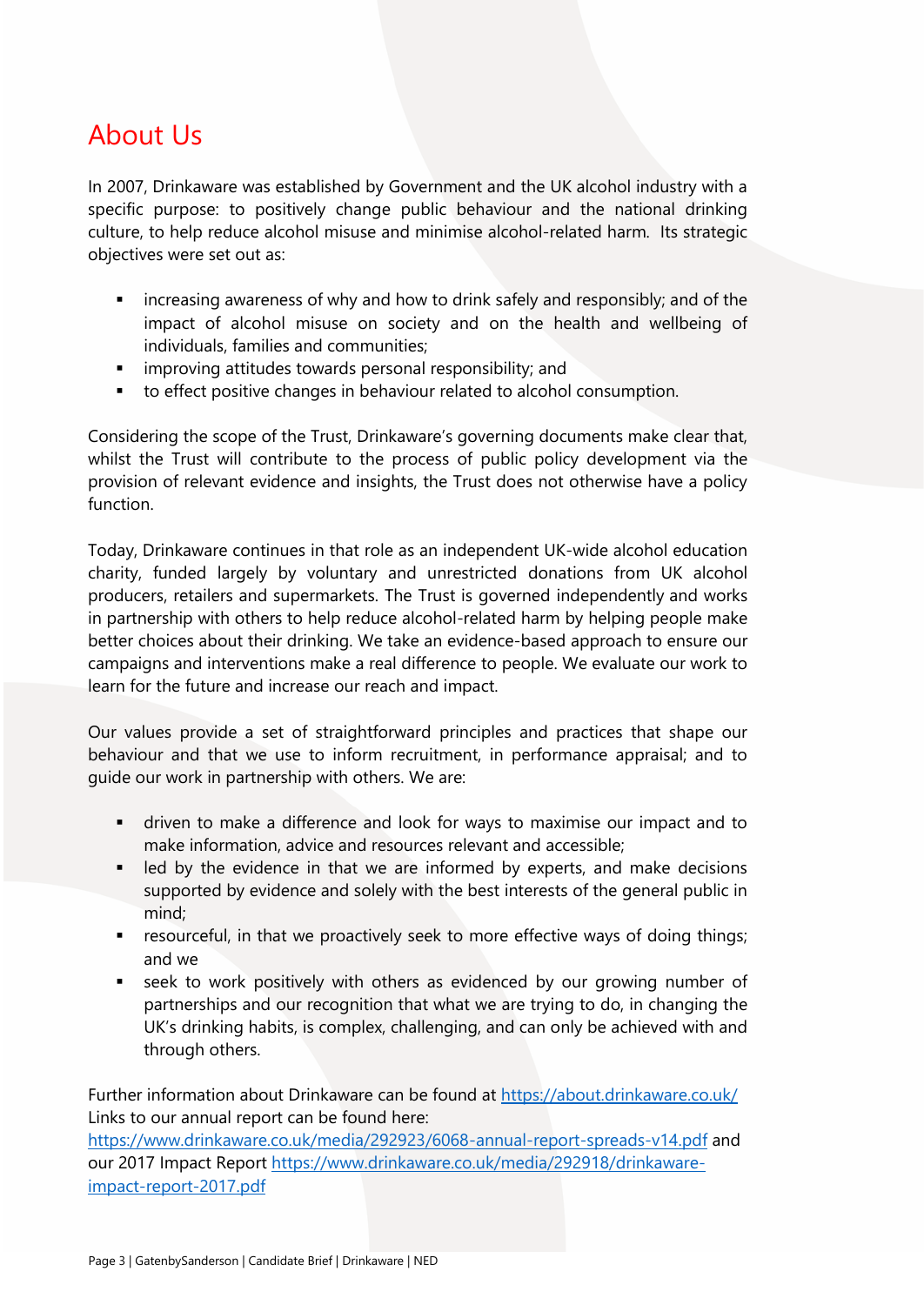# Our Board

The Drinkaware Trust is a company limited by guarantee governed by its Memorandum and Articles of Association. It is registered as a charity with the Charities Commission and its Trustees are also the members of the Company. Trustees are appointed through an open recruitment process based solely on their ability to meet the needs of the Trust. The Board may appoint no more than two Trustees who are either currently employed in the alcohol beverages industry or have a policy role with respect to alcohol.

Under its Memorandum and Articles of Association the Board may comprise between 8 and 11 Trustees. Trustees are appointed by the Board and serve for a term of three years, with each Trustee able to serve for a maximum of three terms.

The charity has a formal procedure for inducting Trustees to ensure that newly appointed Trustees are fully aware of Drinkaware's history, current strategy and activities and their responsibilities. Training is provided at the request of Trustees. The Board has instituted a formal programme for the annual appraisal of Trustees (including the Chair) in line with best practice in the charitable sector.

The Board of Trustees directs the work of the charity. It typically meets around six times per year although additional meetings can be held as and when required. The Board has established three sub-committees covering Finance & Human Resources, chaired by the Treasurer, Research & Impact, chaired by a trustee (currently by Dr Timothy Walker) and Risk & Audit chaired by a trustee (currently by David Ward).

The Board is further advised by an independent Medical Advisory Panel, chaired by Drinkaware's Chief Medical Advisor, Dr Fiona Sim OBE. Further details of the Medical Advisory Panel can be found here: https://www.drinkaware.co.uk/about-us/ourpeople/independent-medical-advisory-panel/

In 2018, the Board has also agreed to establish a new Marketing Advisory Group, to strengthen the work of Drinkaware's social marketing and behaviour change agenda.

The Chief Executive Officer is appointed by the Board of Trustees to manage the dayto-day operations of the charity. The CEO has delegated authority for all operational matters including finance, employment, campaigns and communications in line with the policies that have been approved by The Board of Trustees. The CEO is appraised annually by the Chair and the Board of Trustees.

### Conflicts of interest

No Trustees receive remuneration or other benefit from their work with the Trust. Any connection between Trustees or senior managers with any donor, supplier or partner of the Trust must be disclosed to the full Board of Trustees, and a Register of Interests is maintained. Declarations of interest are invited at each Board meeting.

*A copy of Drinkaware's Conflicts of Interest Policy is available on request.*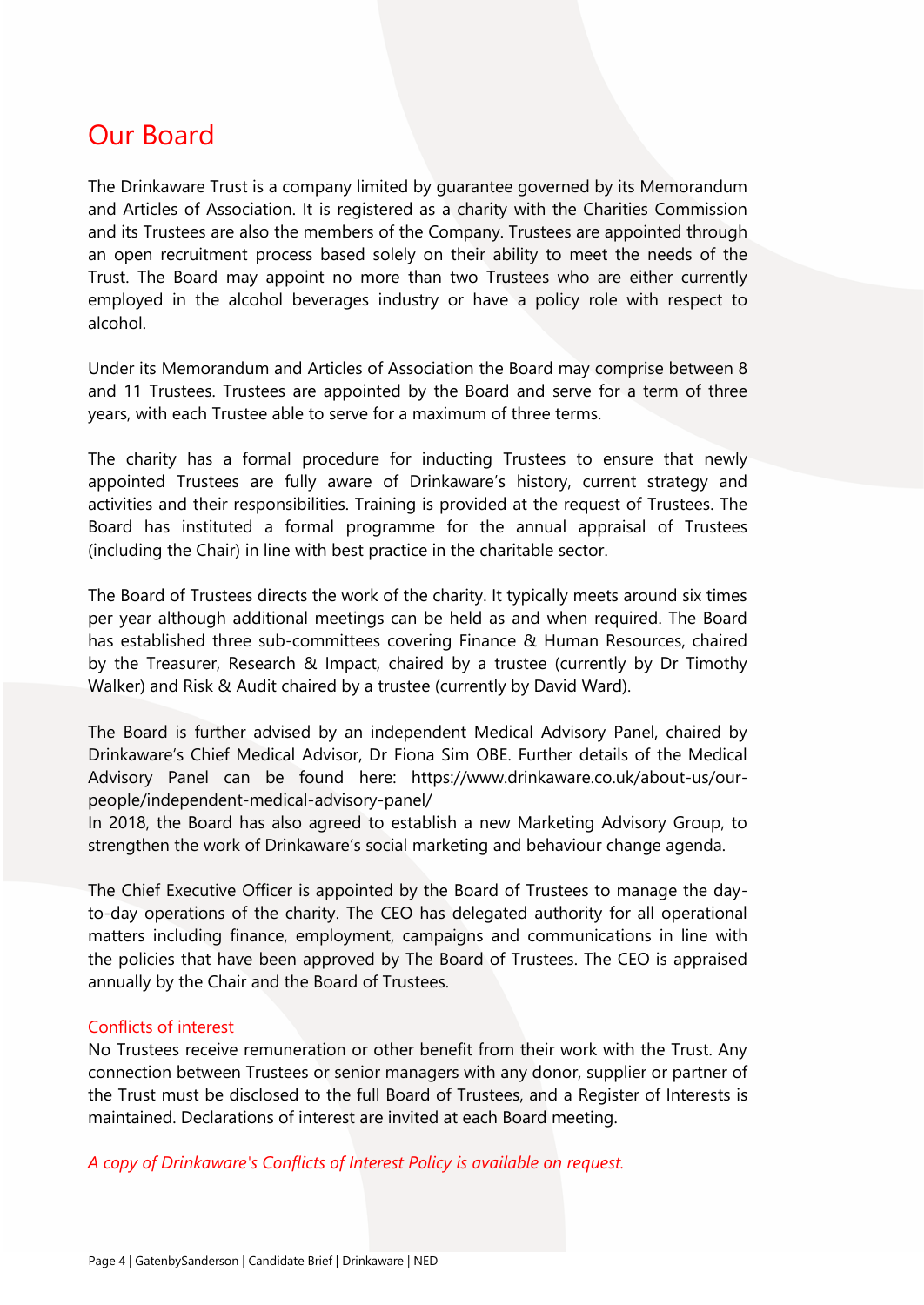# Key Facts About Alcohol

Although some people talk about 'a British drinking culture' the reality is of course that people in the UK drink in different ways. In 2016:

- 17% of men and 22% of women said that they had not drunk alcohol at all in the last year, and abstinence is, on the whole, increasing.
- At the same time, more than 9m people regularly drink more than the Chief Medical Officers' Low Risk Drinking Guidelines of 14 units per week for both men and women.
- **•** Those aged 55-64 were the most likely to be drinking at higher or increasing risk levels. Younger and older adults are the most likely groups to be nondrinkers.

Despite falling rates of alcohol consumption overall, the incidence of alcohol harm remains considerable.

- At a broad level, there were 1.1 million estimated admissions in 2016/17, where the primary reason for hospital admission or a secondary diagnosis was linked to alcohol. This is 1% higher than 2015/16 and represents 7 % of all hospital admissions.
- **■** In 2016/17, there were 337,000 estimated admissions where the main reason for admission to hospital was directly attributable to alcohol; this is 1% lower than 2015/16 and 17% higher than 2006/07. This represents more than 2% of all hospital admissions, and has changed little in the last 10 years.
- Alcohol misuse can be directly attributed to deaths from certain types of disease such as alcoholic liver disease. In England in 2016, there were 5,507 alcoholspecific deaths; the number of deaths was 4% higher than 2015 and an increase of 11% on 2006.
- **EXE** Since 2001 rates of alcohol-specific deaths among men have been on average of 55% higher than those observed among women.
- Scotland remains the constituent UK country with the highest rate of alcoholspecific deaths in 2016; yet Scotland has also seen the largest decrease in alcohol-specific death since it peaked in the early 2000s.
- **.** In England, and for both sexes, alcohol-specific death rates in 2016 were significantly higher in the most deprived areas when compared with the least deprived areas.

Further information and statistics on alcohol can be found here: [https://digital.nhs.uk/data-and-information/publications/statistical/statistics-on](https://digital.nhs.uk/data-and-information/publications/statistical/statistics-on-alcohol/2018/part-1)[alcohol/2018/part-1](https://digital.nhs.uk/data-and-information/publications/statistical/statistics-on-alcohol/2018/part-1)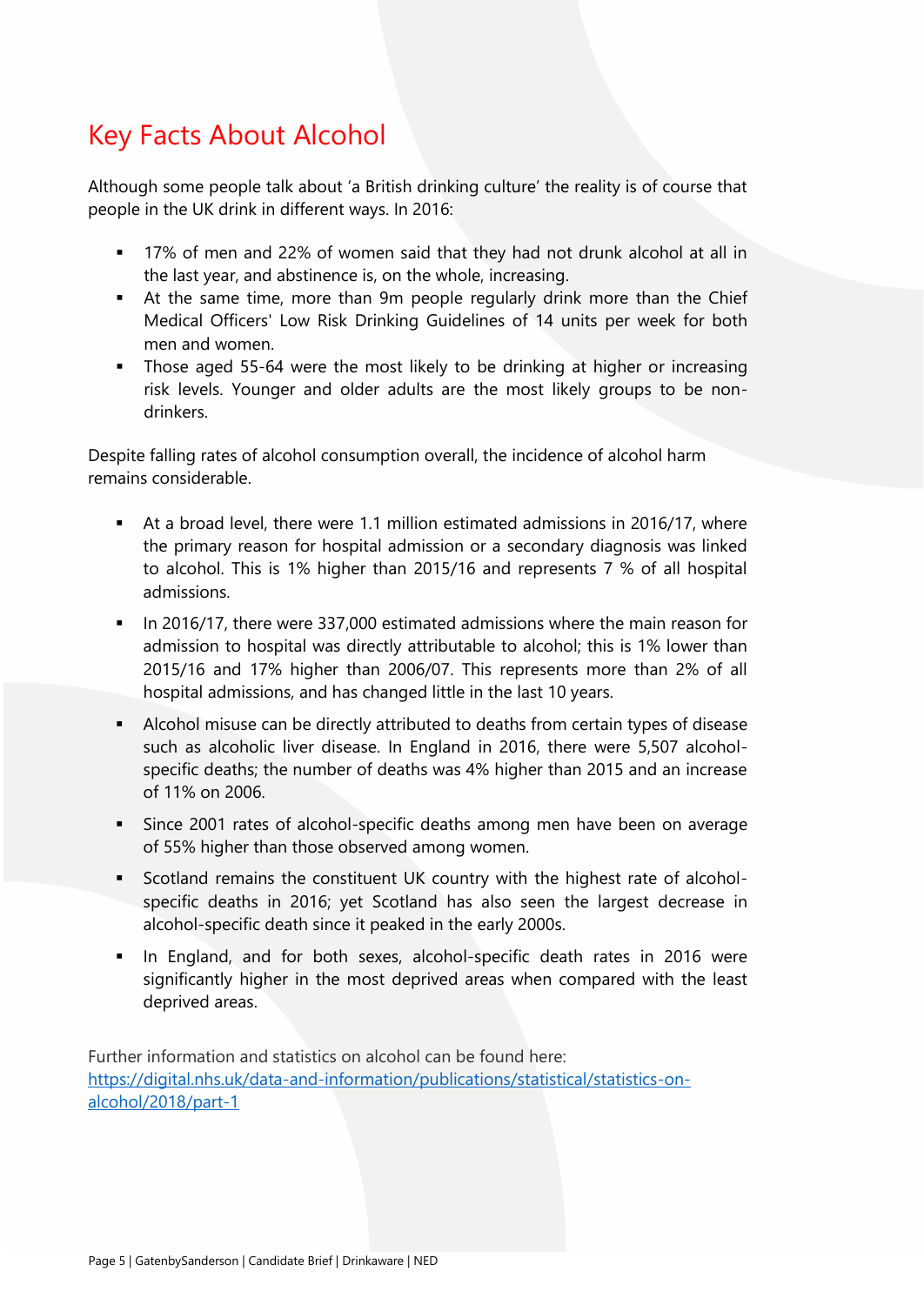# Our Five Year Strategy

Drinkaware's five year strategy sets out our ambition, working in partnership with others, to become a leading UK charity promoting healthier lifestyles and wellbeing. The strategy recognises that working with and through others is essential to change behaviour; and that our work must be led by evidence and informed by robust, impartial evaluation. Our strategy sets out the wider change we would like to see and how Drinkaware will contribute to the challenge of reducing alcohol harm.

Fundamentally, the Trust:

- **•** provides evidence-based, accessible information and advice to a broad public and professional audience; and, increasingly,
- employs targeted social marketing techniques and an understanding of behavioural levers in relation to alcohol use and misuse, to help people make better choices about their drinking.



At the core of our strategy is a commitment to expand our information and advice from 12.6 million engagements in 2017 (whether through our website, app, social media or campaigns) to 15 million by 2022, with an increasing emphasis on personalised information, digital IBA and embedding alcohol specific advice into wider health information.

In addition, Drinkaware's targeted campaigns seek to encourage 'at risk' drinkers to change their behaviour.

Our campaigns target two groups in the population; we have called them '*Risky Career Drinkers'* and '*Risky Social and Coping Drinkers*'.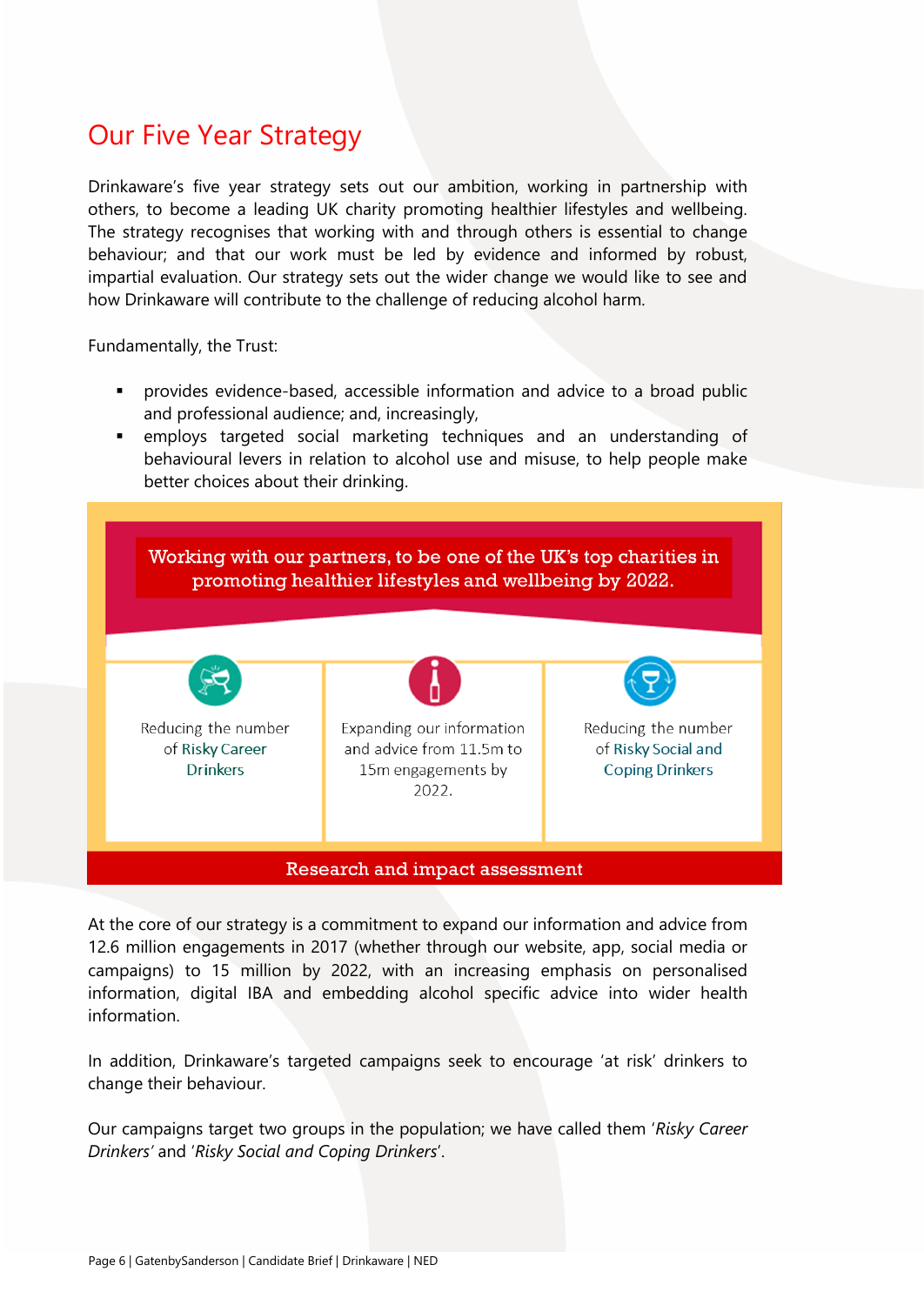# Risky Career Drinkers

'Risky Career Drinkers' are typically men over 45, who tend to drink at home; most drink more than the recommended low risk drinking guideline and are likely to binge drink weekly or more often.

In addition to drinking to hazardous or harmful levels, other lifestyle behaviours also put the health of this group at risk; they are more likely than the UK population to smoke, have a poor diet and take insufficient physical exercise..

Our lead campaign focusing on these drinkers is '*Have a Little Less, Feel a Lot Better'* a campaign targeting men aged 45-65.

# Risky Social and Coping Drinkers

Secondly, we would like to see a reduction in the number of Risky Social and Coping Drinkers in the UK adult population, and will contribute to this wider social impact by building upon learning from our 2015-2017 '*If You Wouldn't Sober, You Shouldn't Drunk'* campaign.

'Risky Social and Coping Drinkers' are typically people under 35, who drink less frequently than older age groups but who are more likely to drink excessively on occasions when they do drink. This group tends to drink for social reasons and also reports drinking for coping/conformity reasons; they are also more likely than average to report low wellbeing.

Our lead campaign focusing on these drinkers has been '*If You Wouldn't Sober, You Shouldn't Drunk',* and the Drinkaware Crew initiative to support younger adults in the night-time economy.

### Drinkaware Five Year Targets

Our five year strategy has a number of key performance indicators and three headline targets. By 2022, we hope to:

- engage 15 million people with Drinkaware's Information and Advice, through our website, social media platforms, and partnership initiatives;
- demonstrate that 1 million people have been able to develop their knowledge of personal strategies to help them cut back their drinking or stop drinking altogether, by accessing our information or campaigns; and
- support half a million people to drink in less harmful ways.

These are challenging targets, the oversight of which rests with the Research & Impact Committee which receives regular reports on our progress.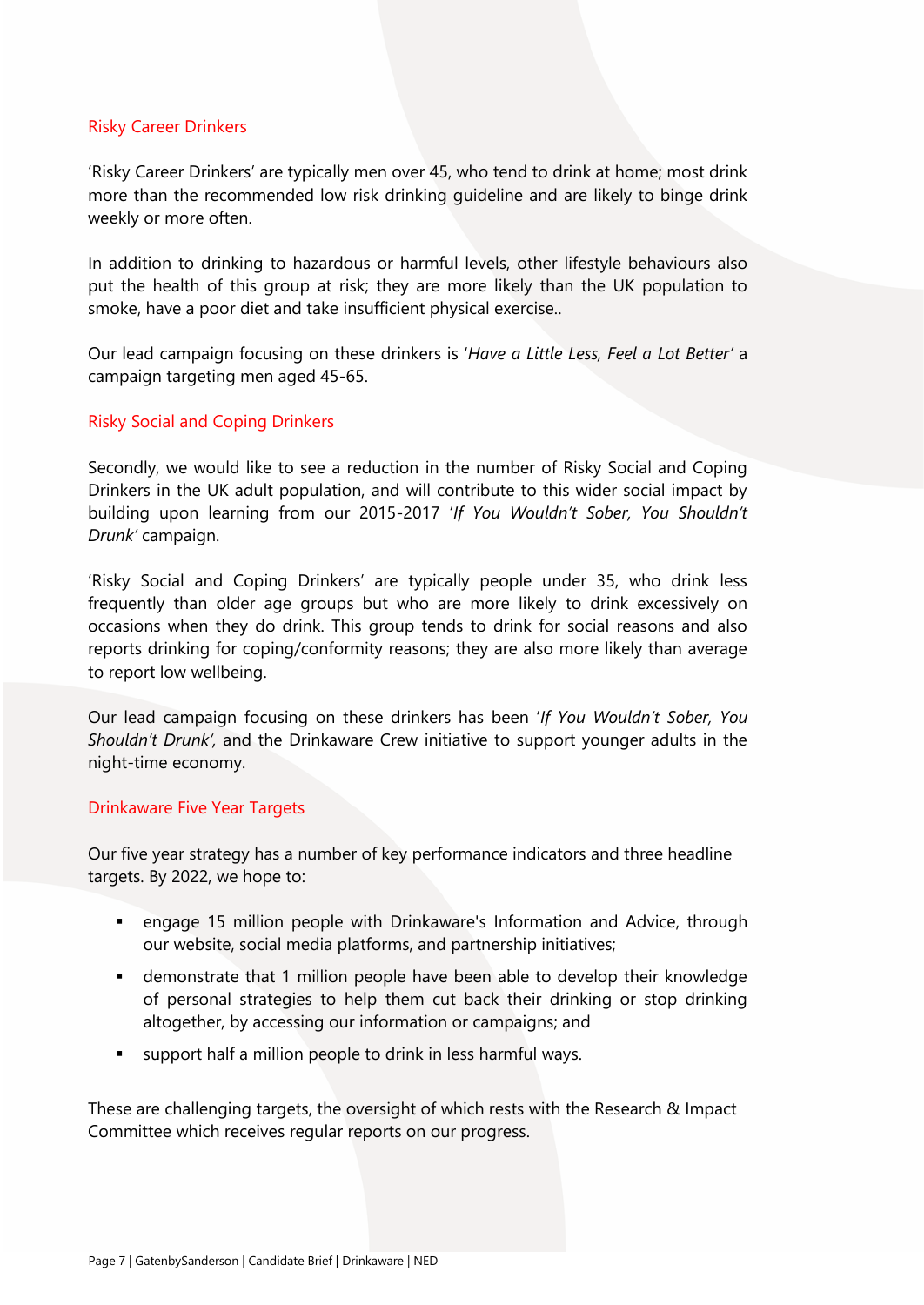# Non-executive Director role requirements

As a non-executive director of our new trading company, and co-optee on the Marketing Advisory Group, you will work with the Main Board and Marketing Advisory Group chairs, and the other members, to:

- shape the approaches and methodologies that the organisation uses to gather evidence, innovate and create impact
- $\checkmark$  oversee the effective delivery of a wide range of activities, ensuring they are contributing to the achievement of our goals in different topic areas
- ✓ oversee strategic partnerships and relationships to ensure they are delivering value for the organisation.

# Essential criteria for this appointment

- $\checkmark$  Experience in at least one of the following is essential:
	- Marketing at a senior level, ideally gained within the private sector healthcare space and certainly within a commercial environment.
- $\checkmark$  Some understanding of governance.
- $\checkmark$  Ability to work well in a group with effective listening skills and the ability to contribute, compromise and constructively challenge.
- $\checkmark$  Sound judgement and integrity.
- $\checkmark$  Genuine commitment to the issues on which Drinkaware is working, bringing about change and having impact in these areas.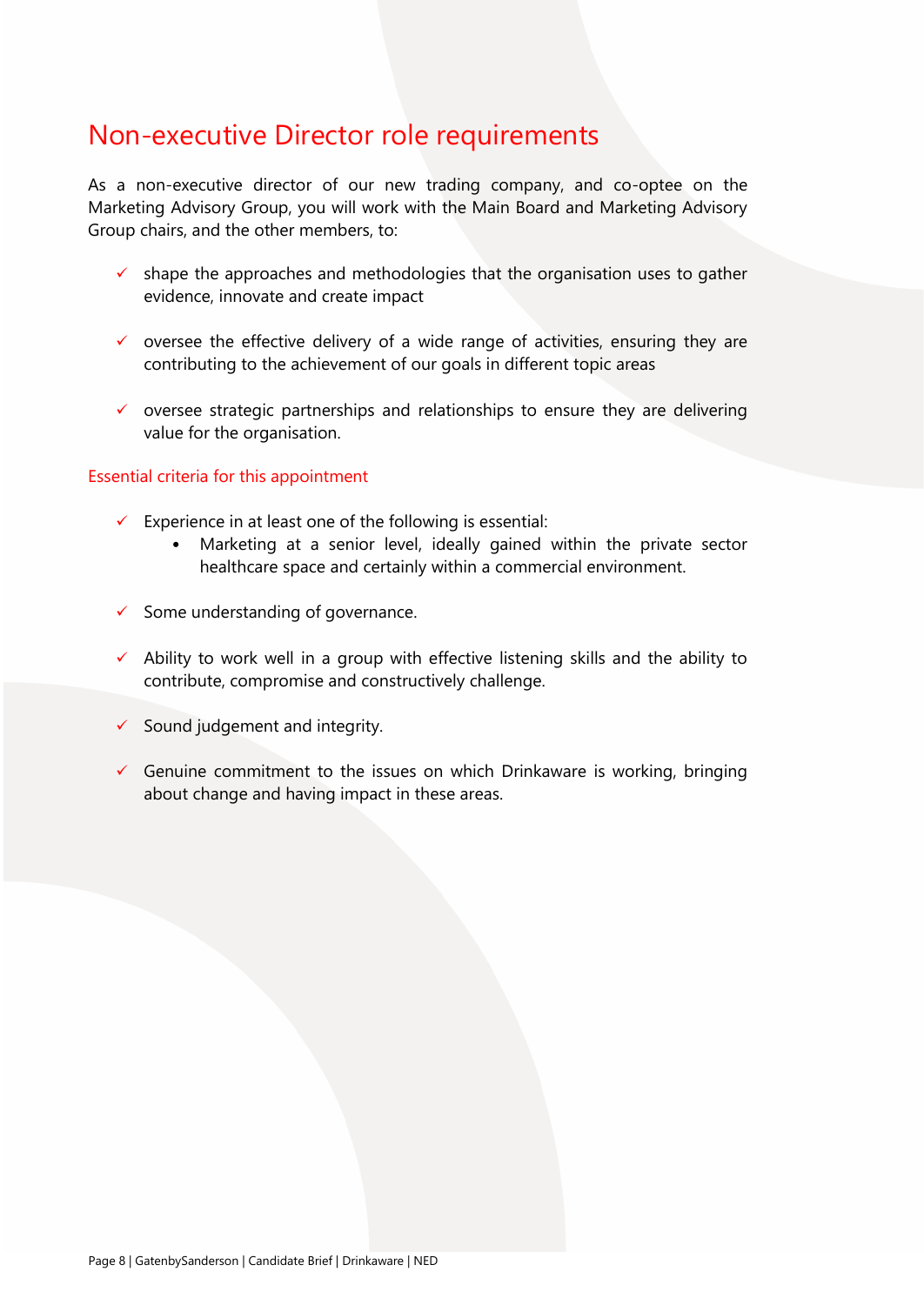# Terms of Appointment

# Time Commitment

The appointment requires up to eight days a year. The Trading Company meets five times a year and the Marketing Advisory Group (MAG) meets three times a year.

# Remuneration

The NED role will be modestly remunerated, the details of which are being finalised. We will update candidates as soon as we have this information.

# Length of Appointment

Committee Members are initially appointed for a term of three years with the opportunity to extend for a further two terms**.**

# Location

Meetings take place at Salisbury House, 3rd Floor, London, EC2M 5QQ.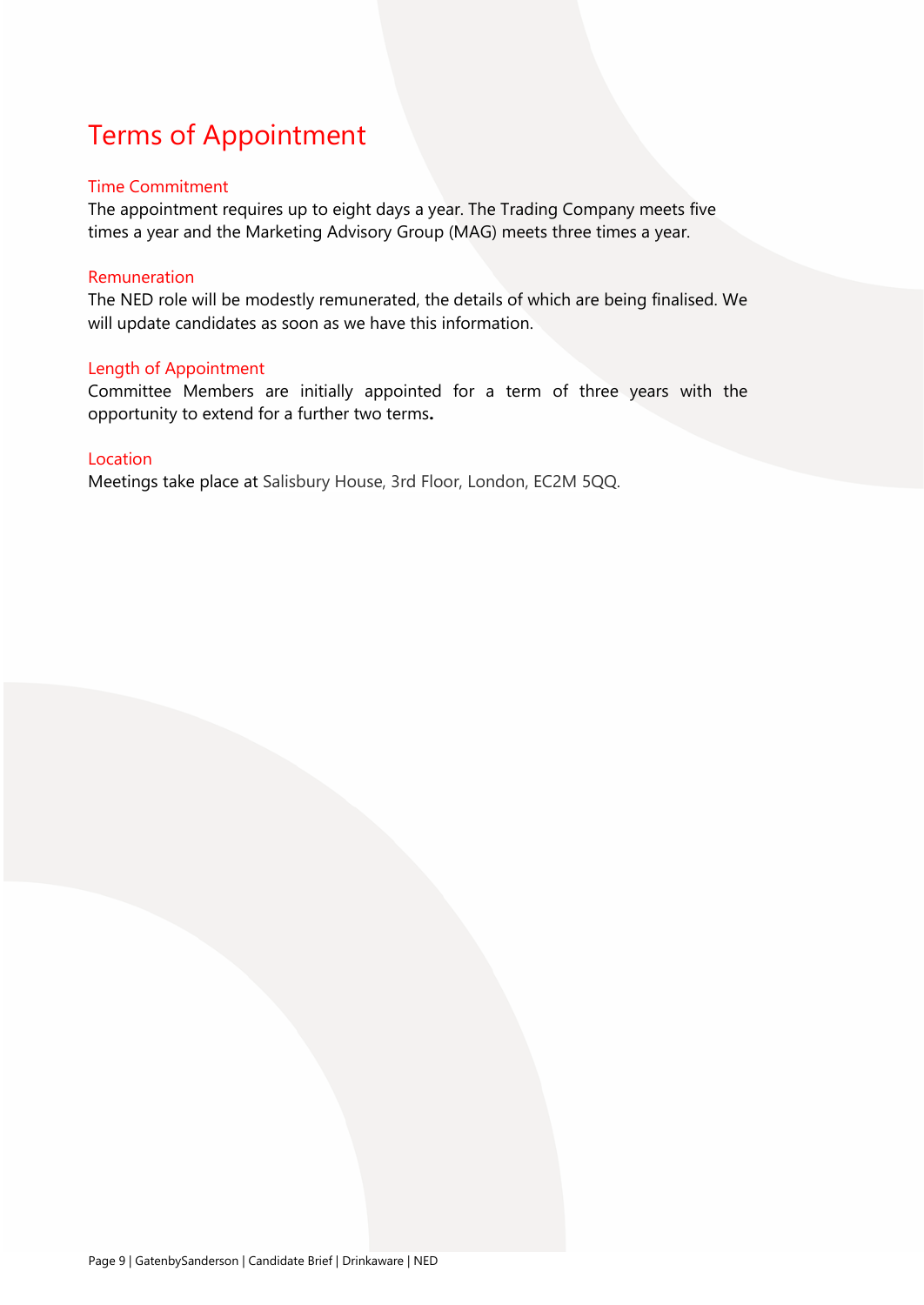# To be considered for the role

To express an interest in one of these roles and to be considered, please submit the following via the GatenbySanderson website:

- $\checkmark$  a detailed and up-to-date CV
- $\checkmark$  a supporting statement that addresses all criteria in the Person Specification and outlines your motivation for applying
- $\checkmark$  details of your availability on the dates provided in the indicative timetable.

Please also ensure you have also completed and submitted the equal opportunities monitoring form provided on this site.

The information on the form will be treated as confidential and used for statistical purposes only. The form will not be treated as part of your application.

The closing date for applications is **Monday 5th November 2018 at 10am**

The How to Apply section of the website provides clear instructions for uploading your application successfully. If, however, you have any queries in relation to the application process, or you experience difficulties uploading your application, please do not hesitate to telephone the GatenbySanderson team on 020 7426 3982.

GatenbySanderson will respect the privacy of any initial approach or expression of interest in this role, whether formal or informal.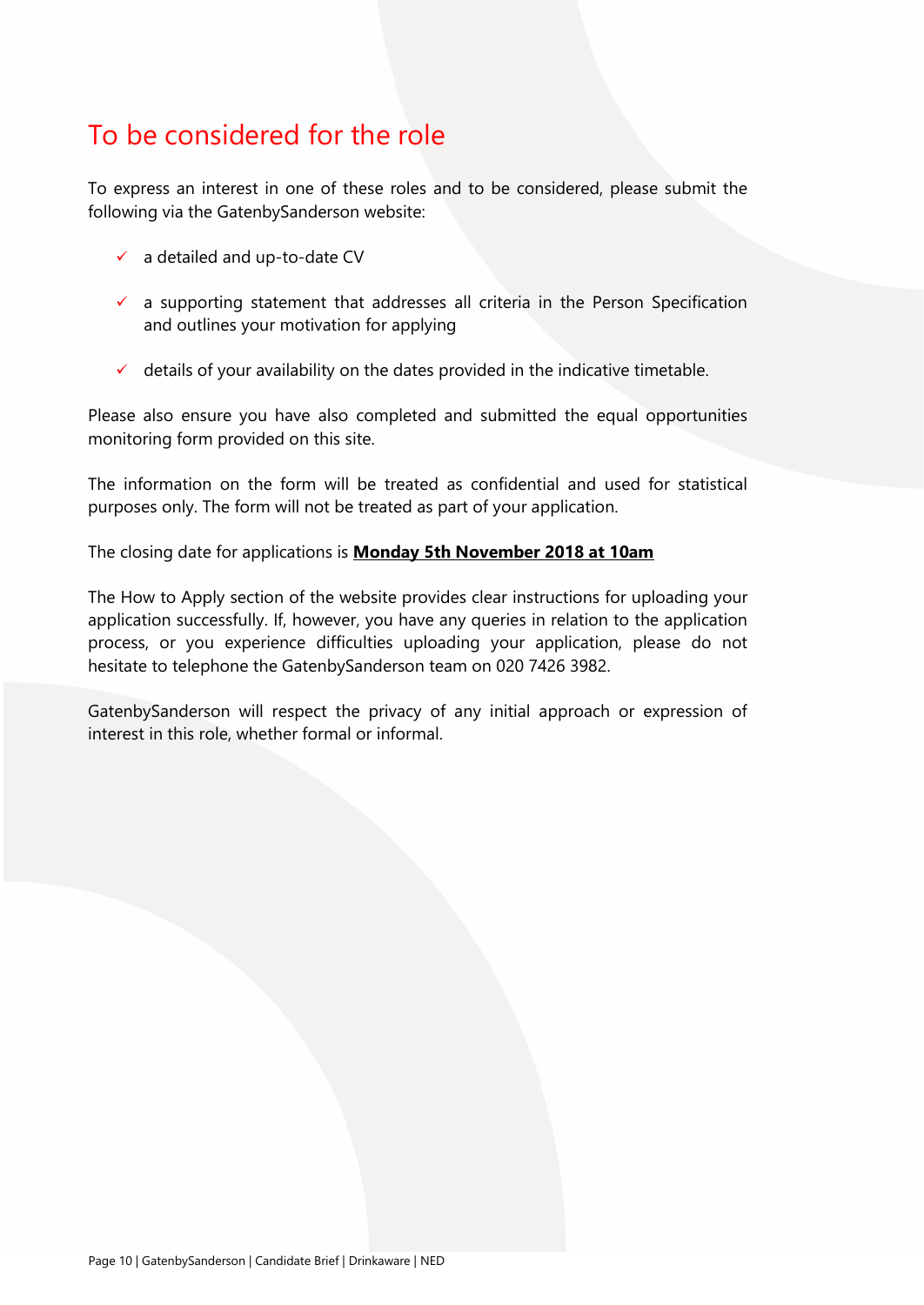# Timescale for this recruitment

# **Closing Date**

Monday 5th November at 10am

# **Structured discussions with GatenbySanderson**

From second half w/c 12th November 2018

# **Informal chats with the Chair and Chief Executive**

To follow shortlisting

# **Interviews with Drinkaware**

Monday 10th and Tuesday 11th December 2018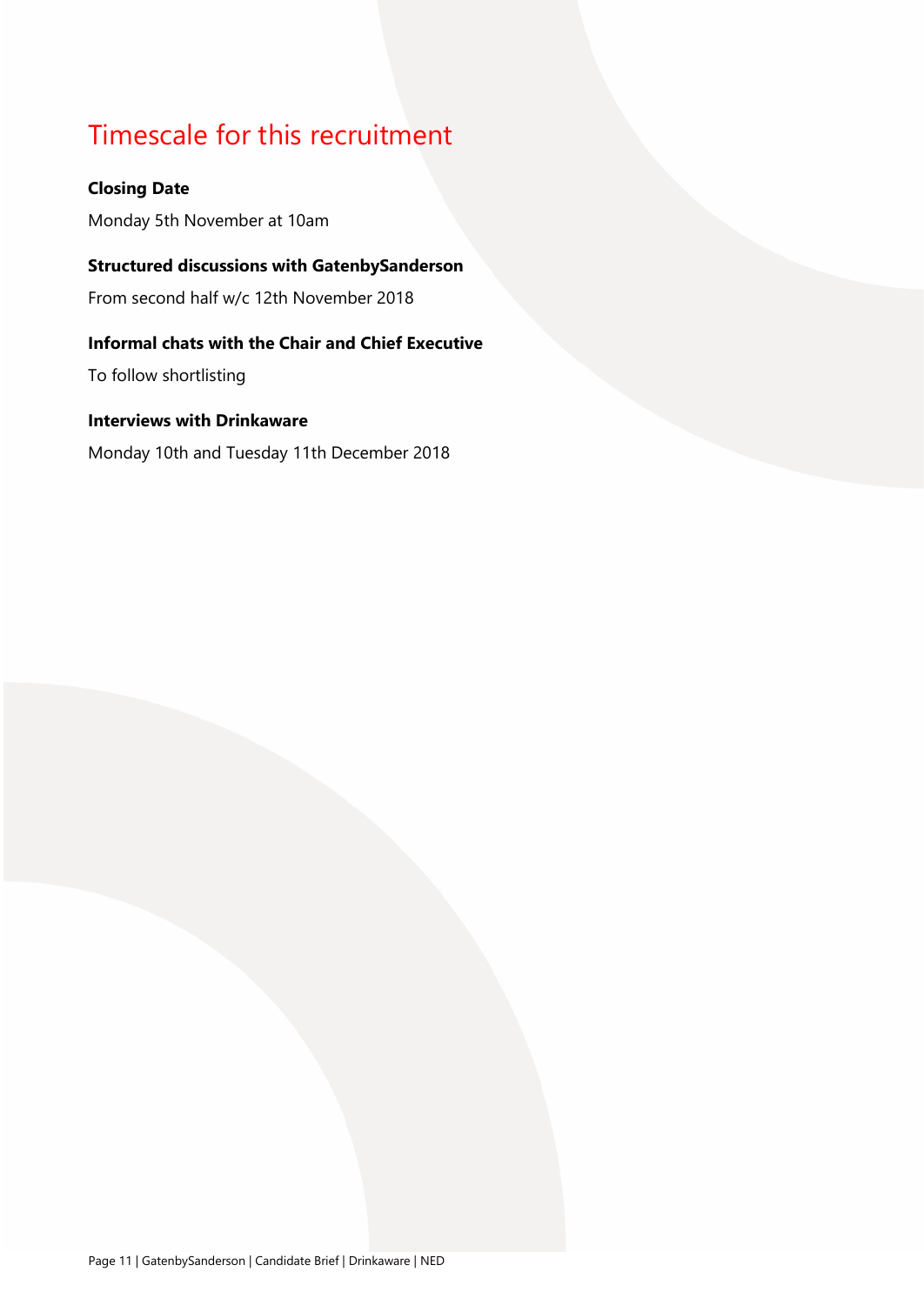# Appendix

# Board of Trustees

# **Sir Leigh Lewis, KCB Chairman**

Sir Leigh Lewis has been Chair of the Drinkaware Trust since 2014. Sir Leigh had a distinguished Civil Service career, serving as the Permanent Secretary for Crime, Policing and Counter Terrorism in the Home Office and as Permanent Secretary at the Department for Work and Pensions. He was also the first Chief Executive of JobCentre Plus.

Since his retirement, Sir Leigh has served as the Chair of the Government's Bill of Rights Commission and holds non-executive appointments at Aviva UK PLC and the Ombudsman Services. He is also a member of the PwC Advisory Board, a Visiting Fellow at the University of Greenwich Business School and Vice-Chair of the homelessness charity, St Mungo's.

# **Penny Newman OBE**

# *Member of Finance & HR Committee*

Penny was awarded the OBE for services to ethical business in 2008 in recognition of her work as Chief Executive of a number of ethical businesses including the Accession Social Enterprise CIC, Platform 51 (now the Young Women's Trust), the Jamie Oliver Foundation, and the Fairtrade organisation Cafédirect. In 2011, Penny was appointed Social Enterprise Ambassador by the Cabinet Office and she is also a Trustee of the Cafedirect Producers Foundation.

# **Vicki Nobles**

# *Member of Finance & HR Committee*

Vicki held a number of senior corporate roles in the alcohol industry in the UK and USA before her retirement from the Corporate Relations Director role at Diageo in 2012. Vicki was a representative on the Steering Group of the Government's Public Health Responsibility Deal and played a key role in the Alcohol Network.Vicki was a director of non-profit organisation the British Brands Group and a member of the alcohol working group of Incorporated Society of British Advertisers. (ISBA).

### **Timothy Walker**

### *Research & Impact Committee Chair, Member of Risk & Audit Committee*

Timothy has held a number of senior executive roles including Executive Director of the Financial Reporting Council, Director General of the Health and Safety Executive and Deputy Chairman, HM Customs and Excise. Timothy brings extensive non-executive experience in the public, private and non-profit sectors and retains his membership of the research strategy committee of Prostate Cancer UK. He was a Fellow of both the Institution of Engineering and Technology and the Institute of Physics and has taught at universities in the UK and United States.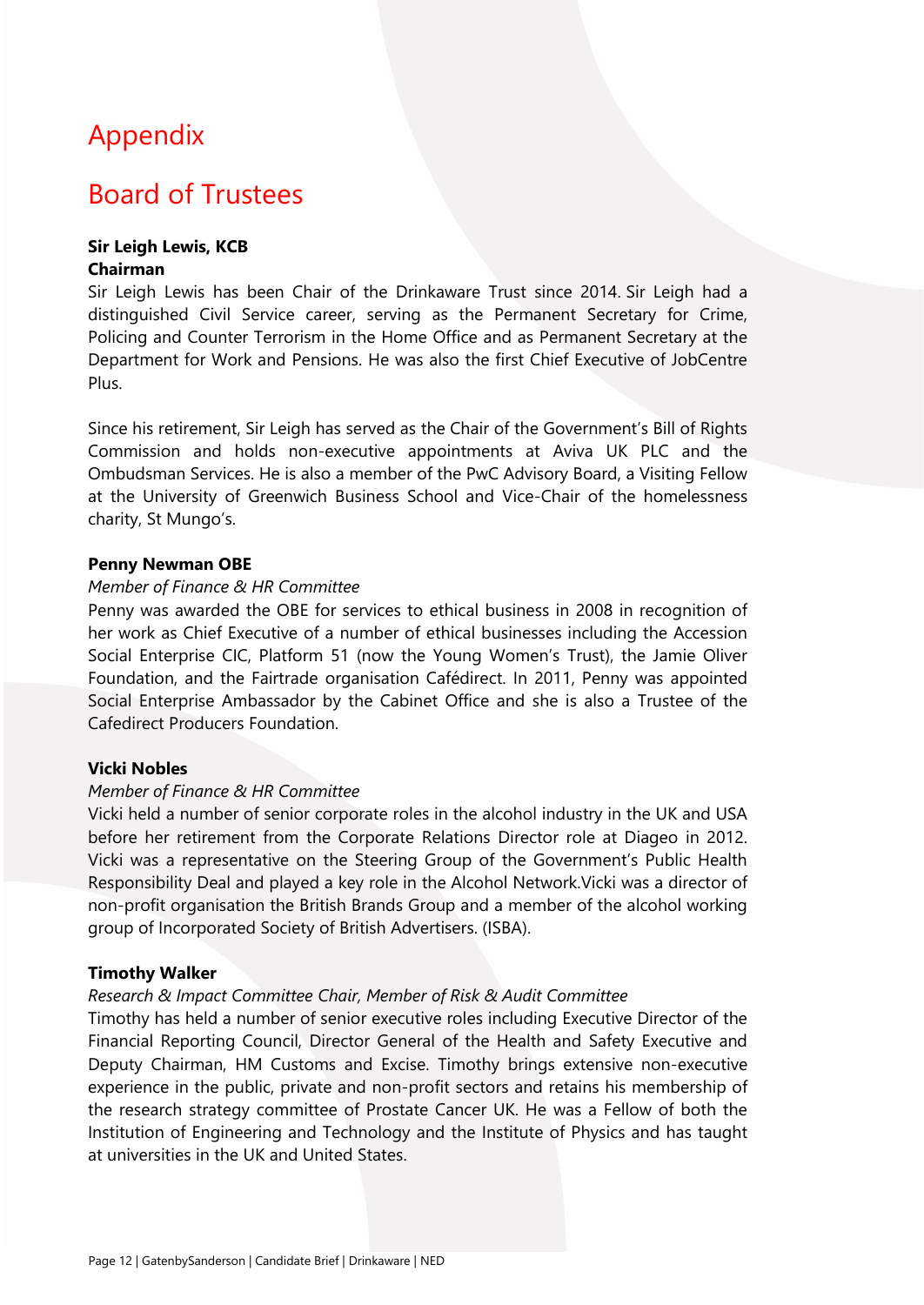### **Kate Morris**

*Finance & HR Committee Chair/Trust Treasurer/Member of Risk & Audit Committee* Kate has 20 years' worth of experience as a finance professional, working in the retail, public and voluntary sectors and is currently Director of Finance & Resources at Volunteering Matters. She is a qualified accountant and associate member of CIMA. Kate spent 10 years at the British Heart Foundation, as Head of Group Finance, and previously worked for the National Crime Agency and Marks and Spencer as part of their finance teams. She also has an MSc in Charity Accounting and Financial Management from CASS Business School.

# **David Ward**

# *Risk & Audit Committee Chair*

David is currently Regulatory, Ethics and Compliance Director at Tesco PLC and has been with the retailer for over decade holding a number of roles including UK Legal Director, Senior Counsel and Government Affairs Manager and Head of Licensing. A qualified solicitor, David's earlier career included a number of legal roles with law firms Shearman & Sterling LLP and CMS Cameron McKenna.

# **Charles Allen**

Charles has been Arsenal Football Club PLC's Head of Marketing since 2010. Prior to this, Charles spent 17 years at Diageo, holding a number of commercial and marketing roles and working both globally and in specific overseas markets. Charles is a Governor at the Bedford School for Boys where he oversees the school's marketing and external affairs strategy and has been a mentor with the Marketing Academy, developing the marketing leaders of the future, since 2014.

### **Paul Wells**

# *Member of Risk & Audit Committee*

Paul Wells is a Director and Chairman at Charles Wells Ltd, the Bedford-based independent pub and brewing business. Paul joined the family-run company in the 1980's after training in hotel and catering and has worked in a wide variety of roles at the company spanning the brewing, retail and commercial operations. Paul has been a Council member of the British Beer & Pub Association (BBPA) since 1998 and was Chair of the Independent Family Brewers of Britain from 2006 to 2014. He is currently a Warden of the Worshipful Company of Brewers in the City and non-executive chairman of Muntons Plc.

### **Neil Williams**

Neil Williams is the current Head of GOV.UK and has almost 20 years' worth of experience in developing strategic web based and digital communications. Before joining GOV.UK in 2011, Neil spent five years at both the Department for Communities and Local Government, where he launched the first blog by a UK Cabinet Minister, and the Department for Business Innovation and Skills where he drove the redevelopment of website and intranet platforms. Neil has been an advisor on the Boards of the NHS.Uk Digital Transformation Programme and the Police.uk Digital Public Contact programme and is the winner of a Civil Service award for Leadership. Neil will be joining Camden Council as its Chief Digital Officer, in October 2018.